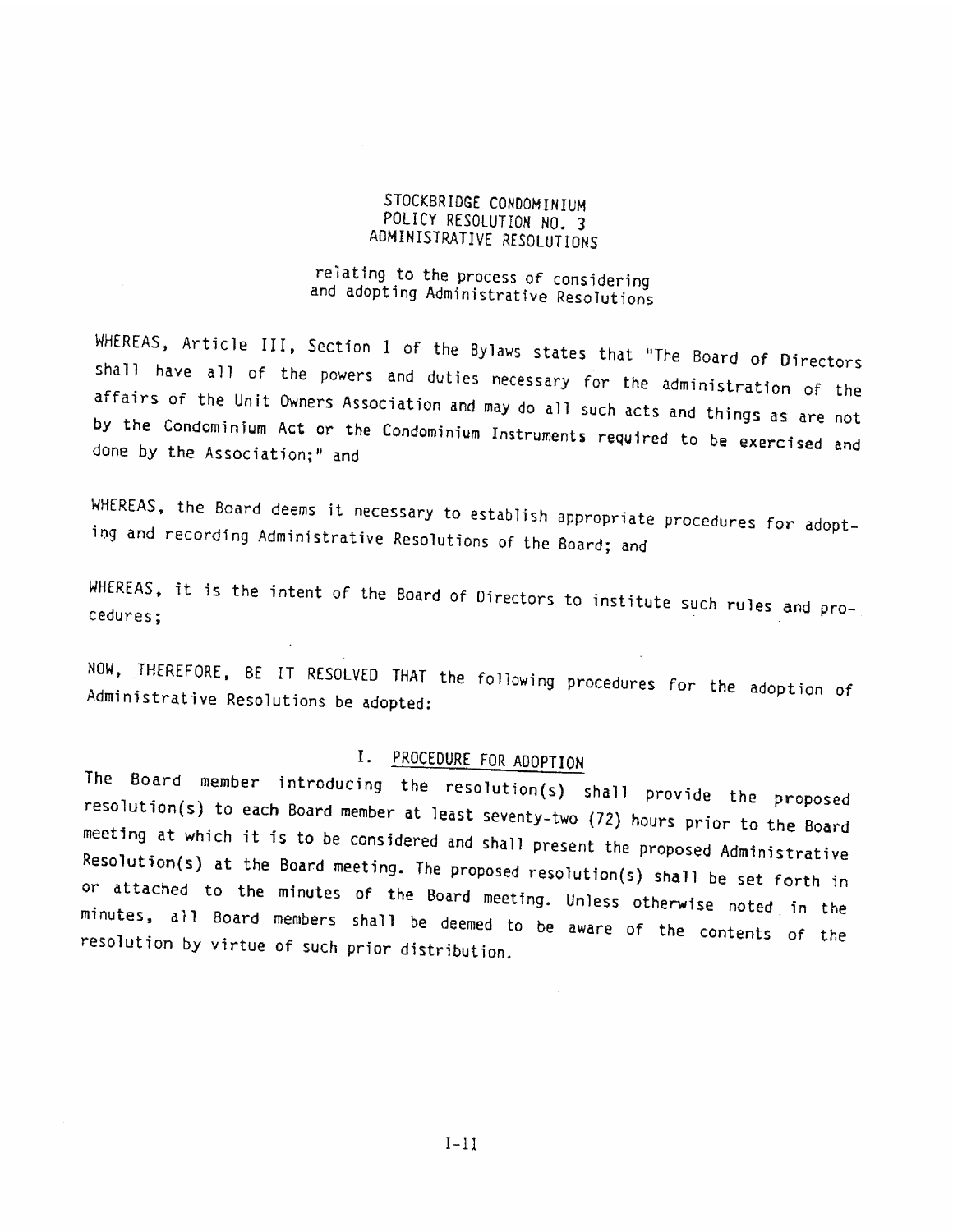The secretary will review the proposed resolution for consistency with previouslyadopted resolutions and make a report to the Board. Legal counsel shall be consulted Instruments. The proposed resolution may be amended and/or adopted by a majority vote of the Directors at a meeting at which a quorum is present. If the resolution is adopted, it shall be placed in the Book of Resolutions. as to compliance with applicable law and consistency with the Condominium

II. DURATION<br>Administrative Resolutions shall remain in effect until repeal or any subsequent Administrative Resolutions shall remain in effect until repeal or any subsequent<br>amendment by the Board, unless a lesser period is stated in the resolution. The<br>secretary shall place on the agenda of the Board consideratio If the resolution is not reviewed prior to expiration, the resolution shall remain in effect until reviewed.

### III. AMENDMENT

Administrative Resolutions may be amended by the Board of Directors with a majority vote of Directors at <sup>a</sup> meeting at which <sup>a</sup> quorum is present. III. <u>AMENDMENT</u><br>Administrative Resolutions may be amended by the Board of Directors with a majority<br>vote of Directors at a meeting at which a quorum is present.